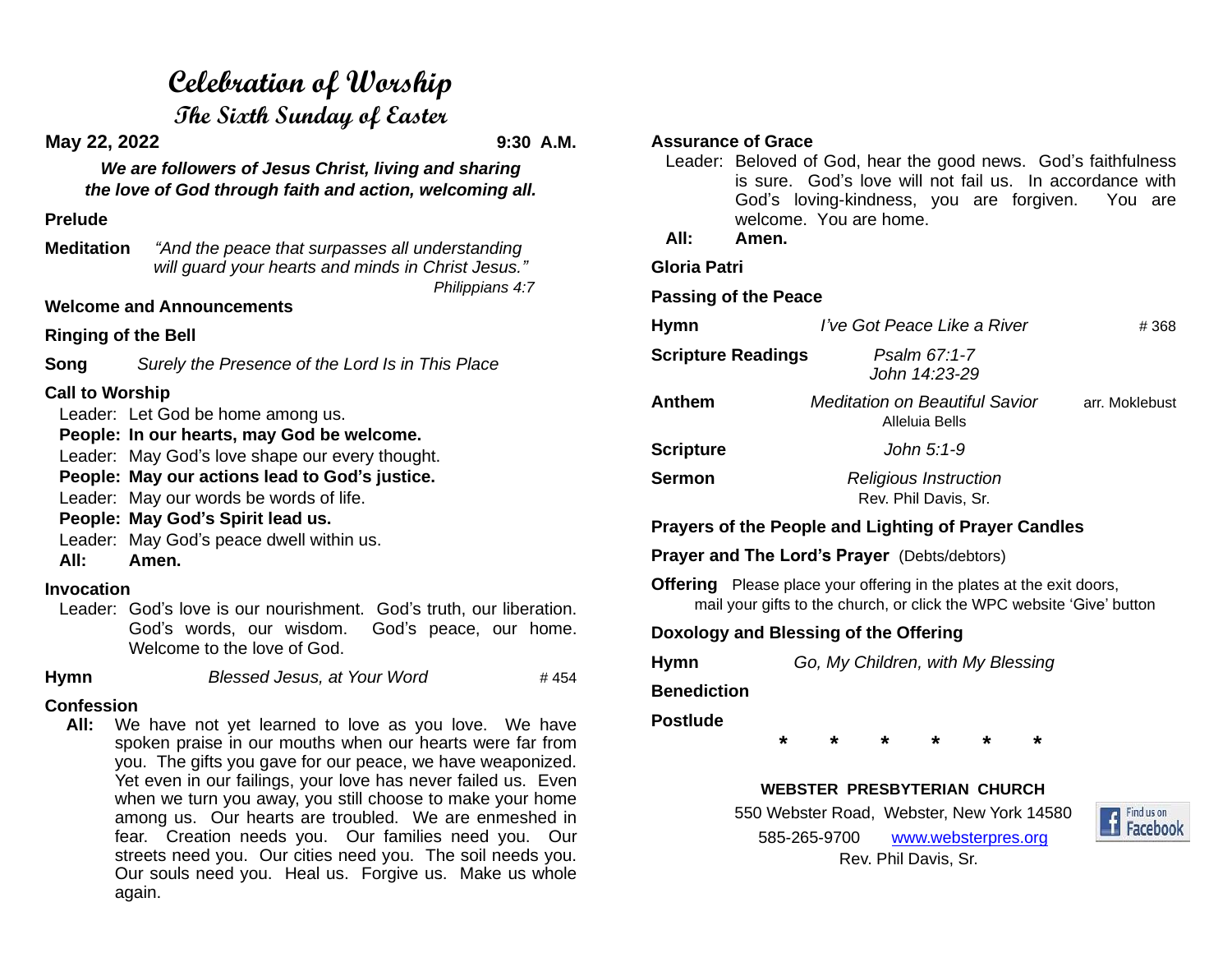## **Surely the Presence of the Lord Is in This Place**

Surely the presence of the Lord is in this place; I can feel His mighty power and His grace.

I can hear the brush of angel's wings; I see glory on each face. Surely the presence of the Lord is in this place.

## **Blessed Jesus, at Your Word**

Blessed Jesus, at Your word we are gathered all to hear You. Let our hearts and souls be stirred now to seek and love and fear You. By Your teachings true and holy, drawn from earth to love You solely.

All our knowledge, sense and sight lie in deepest darkness shrouded, Till Your Spirit breaks our night with the beams of truth unclouded. You alone to God can win us; You must work all good within us.

Glorious Lord, Yourself impart! Light of light, from God proceeding, Open now our ears and heart; help us by Your Spirit's pleading. Hear the cry that we are raising; hear, and bless our prayers and praising.

#### **Gloria Patri**

Glory be to the Father, and to the Son and to the Holy Ghost. As it was in the beginning is now and ever shall be, World without end. Amen. Amen.

## **I've Got Peace Like a River**

I've got peace like a river; I've got peace like a river; I've got peace like a river in-a my soul. I've got peace like a river; I've got peace like a river; I've got peace like a river in-a my soul.

I've got joy like a fountain; I've got joy like a fountain; I've got joy like a fountain in-a my soul. I've got joy like a fountain; I've got joy like a fountain; I've got joy like a fountain in-a my soul.

I've got love like an ocean; I've got love like an ocean; I've got love like an ocean in-a my soul.

I've got love like an ocean; I've got love like an ocean; I've got love like an ocean in-a my soul.

## **Doxology**

Praise God from whom all blessings flow; Praise Christ, all people here below; Praise Holy Spirit evermore; Praise Triune God, whom we adore. Amen.

# **Go, My Children, with My Blessing**

Go, my children, with my blessing, never alone. Waking, sleeping, I am with you; you are my own. In my love's baptismal river I have made you mine forever. Go, my children, with my blessing; you are my own.

Go, my children, sins forgiven, at peace and pure. Here you learned how much I love you, what I can cure. Here you heard my dear Son's story; here you touched him, saw his glory. Go, my children, sins forgiven, at peace and pure.

Go, my children, fed and nourished, closer to me. Grow in love and love by serving, joyful and free. Here my Spirit's power filled you; here my tender comfort stilled you. Go, my children, fed and nourished, joyful and free.

**\* \* \* \* \***

## **MEMORY VERSE**

*"For the Spirit God gave does not make us timid, but gives us power, love and self-discipline."*

 *II Timothy 1:7*

#### **LECTIONARY PASSAGES**

|               | Today, May 22 <sup>nd</sup>                   | Next Sunday, May 29th |
|---------------|-----------------------------------------------|-----------------------|
| Old Testament | Deuteronomy 34:1-12                           | Il Kings 2:1-15       |
| Psalm         | Psalm 109:21-31                               | Psalm 2               |
| New Testament | Revelation 21:10, 22-22:5 Revelation 22:12-21 |                       |
| Gospel        | John 5:1-9: 14:23-29                          | John 17:20-26         |

**\* \* \* \* \***